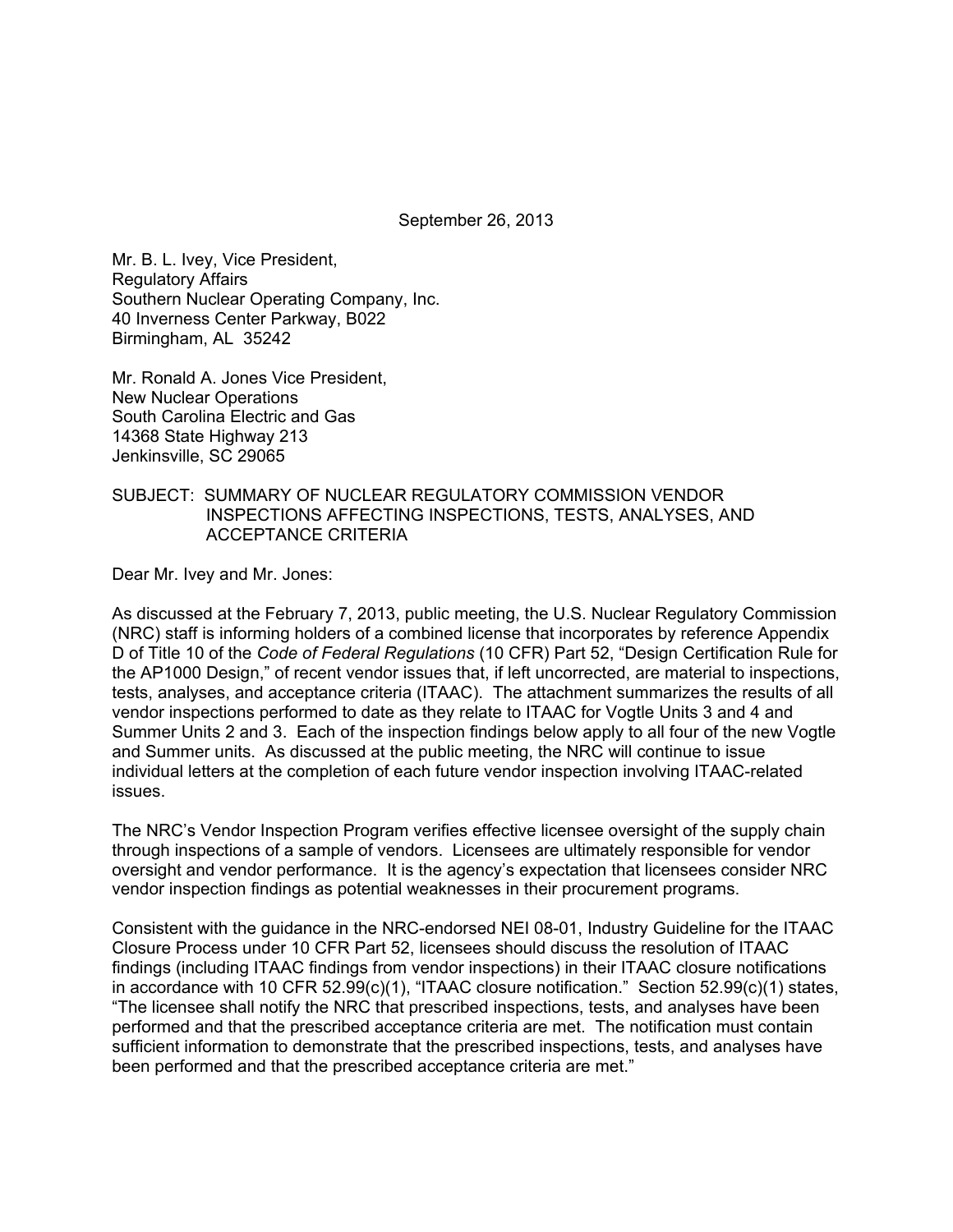B. Ivey, Et. al, 2 -

Please contact the respective inspection team leader listed in the attachment, if you have any questions or need assistance regarding these matters.

Sincerely,

#### */RA/*

Richard A. Rasmussen, Chief Electrical Vendor Branch Division of Construction Inspection and Operational Programs Office of New Reactors

Docket Nos.: 05200025, 05200026 05200027, 05200028

Enclosure: Summary of NRC Vendor Inspections Affecting ITAAC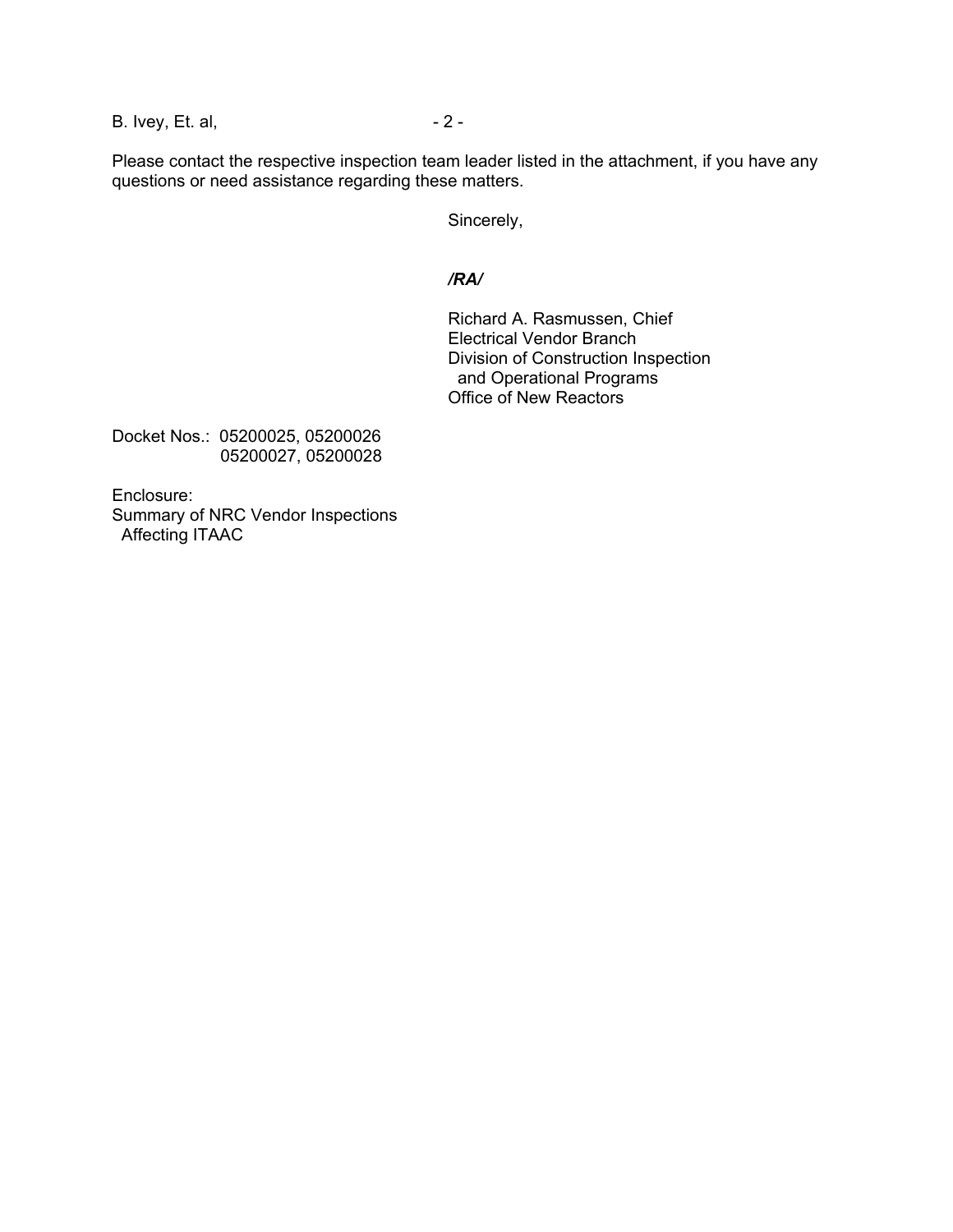B. Ivey, Et. al, 2 -

Please contact the respective inspection team leader listed in the attachment, if you have any questions or need assistance regarding these matters.

Sincerely,

#### */RA/*

Richard A. Rasmussen, Chief Electrical Vendor Branch Division of Construction Inspection and Operational Programs Office of New Reactors

Docket Nos.: 05200025, 05200026 05200027, 05200028

Enclosure: Summary of NRC Vendor Inspections Affecting ITAAC

DISTRIBUTION: **KKavanagh** 

| <b>TSakadales</b> |                                         |                  |                  |                 |  |  |
|-------------------|-----------------------------------------|------------------|------------------|-----------------|--|--|
| ERoach            |                                         |                  |                  |                 |  |  |
| NRO/DCIP/EVIB     |                                         |                  |                  |                 |  |  |
| NRO/DCIP/MVIB     |                                         |                  |                  |                 |  |  |
| NRO/DCIP/QVIB     |                                         |                  |                  |                 |  |  |
| RidsNroDcip       |                                         |                  |                  |                 |  |  |
| AP1000 CONTACTS   |                                         |                  |                  |                 |  |  |
|                   | <b>ADAMS Accession No.: ML13156A136</b> |                  |                  | <b>NRC-001</b>  |  |  |
| <b>OFFICE</b>     | NRO/DCIP/CQAB                           | NRO/DNRL/LB4     | NRO/DNRL/LB4     | NRO/DNRL/LB4    |  |  |
| <b>NAME</b>       | <b>GNewman</b>                          | <b>BAnderson</b> | <b>DMcGovern</b> | LBurkhart       |  |  |
| <b>DATE</b>       | 06/05/2013                              | 06/05/2013       | 06/07/2013       | 06/11/2013      |  |  |
| <b>OFFICE</b>     | NRO/DCIP/CIPB                           | NRO/DCIP/CITB    | RII/DCP/CPB2     | OGC             |  |  |
| <b>NAME</b>       | <b>JBeardsley</b>                       | MKowal           | <b>DAvres</b>    | <b>MSpencer</b> |  |  |
| <b>DATE</b>       | 07/16/2013                              | 07/18/2013       | 06/07/2013       | 09/23/2013      |  |  |
| <b>OFFICE</b>     | NRO/DCIP/CMVB                           | NRO/DCIP/CEVB    |                  |                 |  |  |
| <b>NAME</b>       | ERoach                                  | RRasmussen       |                  |                 |  |  |
| <b>DATE</b>       | 09/26/2013                              | 09/26/2013       |                  |                 |  |  |

#### **OFFICIAL RECORD COPY**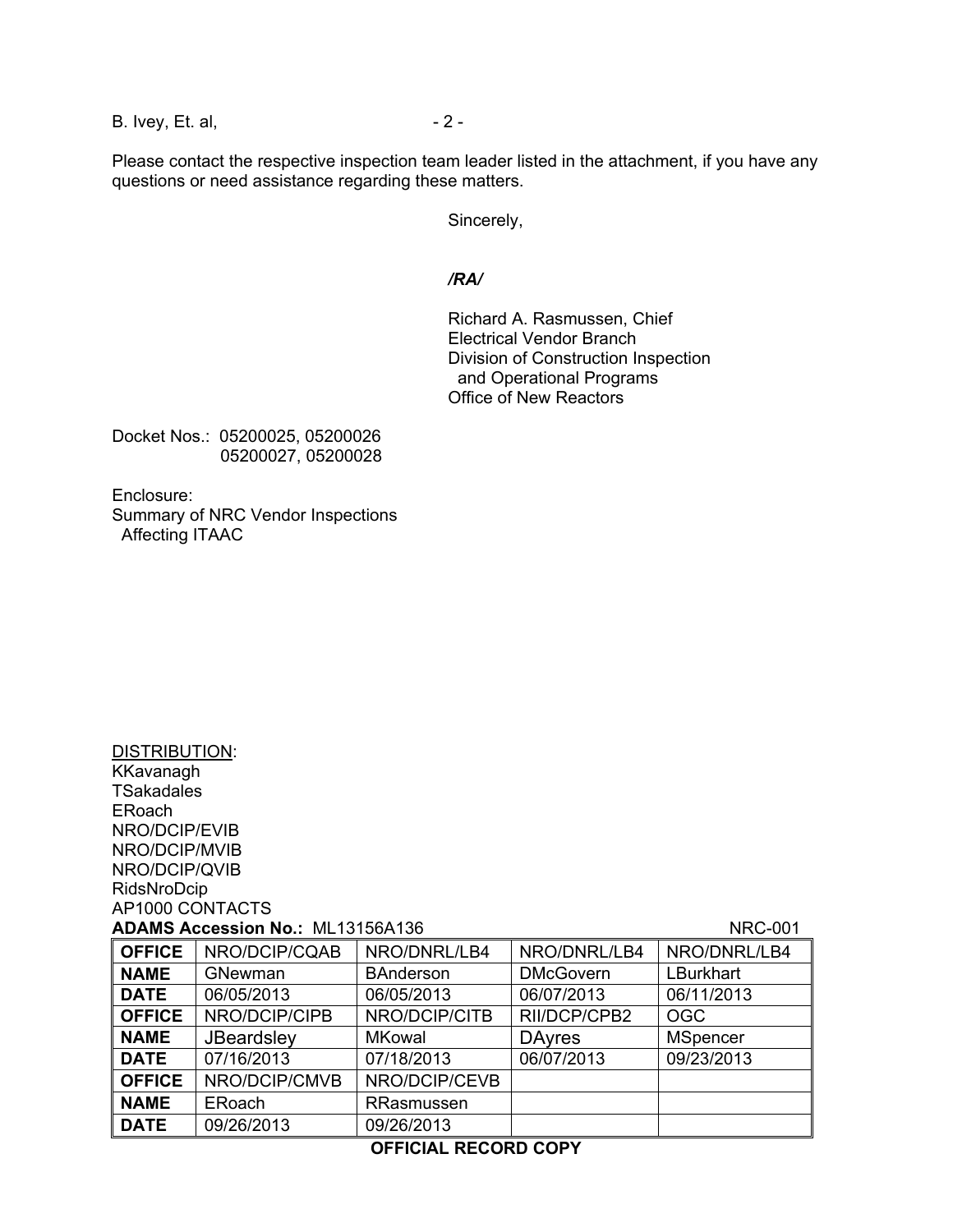#### **Summary of Nuclear Regulatory Commission Vendor Inspections Affecting Inspections, Tests, Analyses, and Acceptance Criteria**

#### 1. Westinghouse Engineering Design Verification Inspection

#### a. Inspection Scope

During the weeks of June 20, June 27, and July 10, 2011, vendor inspectors performed an Engineering Design Verification Inspection of the Westinghouse AP1000 reactor design at Westinghouse Electric Company's (Westinghouse) Cranberry, PA, facility. The vendor inspection activities were documented in Inspection Report (IR) 99900404/2011-201 (Agencywide Document Access and Management System (ADAMS) Accession No. ML112440588).

During the week of September 24, 2012, vendor inspectors performed an inspection of Westinghouse corrective actions taken by Westinghouse in response to several previous NRC identified inspection findings associated with the design and qualification testing of systems and components being supplied as part of the AP1000 reactor design. The vendor inspection activities were documented in IR 99900404/2012-202 (ADAMS Accession No. ML12313A461).

The lead for this inspection is Mr. Jeffrey Jacobson, who can be reached by phone at 301-415-2977 or via electronic mail at jeffrey.jacobson@nrc.gov.

#### b. Findings and Observations

| <b>Design Commitment</b>                                                                                                                                                                                                                      | <b>Inspections, Tests,</b><br><b>Analysis</b>                                                                 | <b>Acceptance Criteria</b>                                                                                                                   |
|-----------------------------------------------------------------------------------------------------------------------------------------------------------------------------------------------------------------------------------------------|---------------------------------------------------------------------------------------------------------------|----------------------------------------------------------------------------------------------------------------------------------------------|
| 2.a) The components<br>identified in Table 2.2.3-1 as<br>the American Society of<br><b>Mechanical Engineers</b><br>(ASME) Code Section III<br>are designed and<br>constructed in<br>accordance with ASME<br>Code Section III<br>requirements. | Inspection will be<br>conducted of the as-built<br>components as<br>documented in the ASME<br>design reports. | The ASME Code Section III<br>design reports exist for the<br>as-built components<br>identified in Table 2.2.3-1<br>as ASME Code Section III. |
| 2.b) The piping identified in<br>Table 2.2.3-2 as ASME<br>Code Section III is designed<br>and constructed in<br>accordance with ASME<br>Code Section III<br>requirements.                                                                     | Inspection will be<br>conducted of the as-built<br>piping as documented in<br>the ASME design reports.        | The ASME Code Section III<br>design reports exist for the<br>as-built piping identified in<br>Table 2.2.3-2 as ASME<br>Code Section III.     |

#### b1. Affected ITAAC Numbers: 2.2.03.02a (159), 2.2.03.02b (160)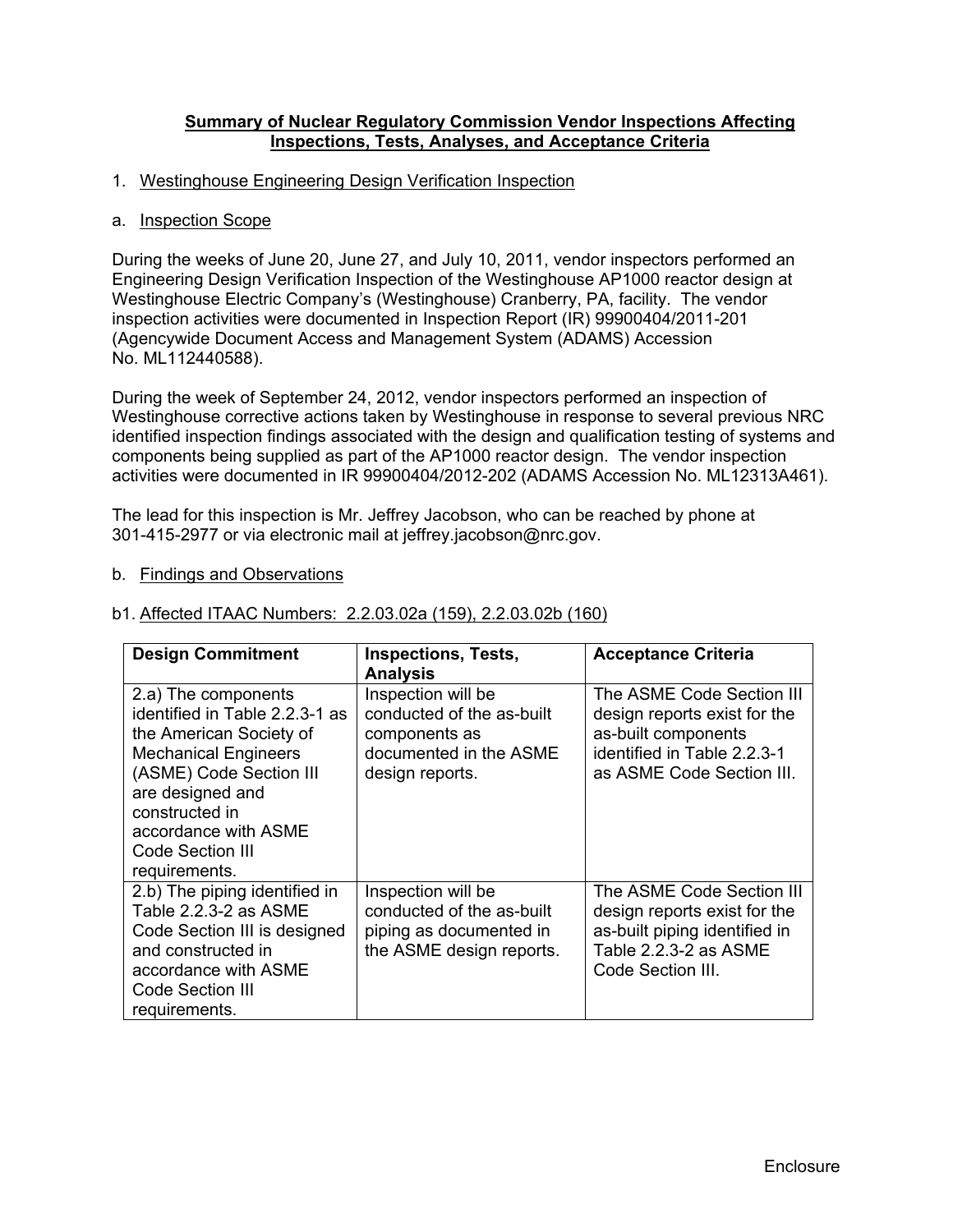IR 99900404/2011-201 and IR 99900404/2012-202 discuss one inspection finding associated with inspections, tests, analyses, and acceptance criteria (ITAAC) 2.2.03.02a and 2.2.03.02b. This finding is material to the ITAAC acceptance criteria and, thus, is an ITAAC finding. IR 99900404/2011-201 states:

The team identified that the purchase specifications and technical design requirements for these components did not account for the potentially large hydrodynamic forces that could occur due to a spurious opening of the IRWST squib valves while the reactor is at operating pressure. While Westinghouse was able to show that an open item had been created to perform a transient analysis to quantify the subject hydrodynamic forces, the open item did not specify whether the analysis should be performed at the reduced reactor coolant system pressure that might be expected during a normal accident mitigation sequence, or at the much higher reactor coolant system pressure that might exist during an inadvertent operation of the valves at full reactor coolant system pressure. Also, the team identified that Westinghouse had not developed a formal process to ensure that once completed, the transient analysis results would be appropriately transferred back into the specifications and requirements for the related components. These issues were identified as Nonconformance 99900404/2011-201-02.

# IR 99900404/2012-202 states:

With regard to Nonconformance 99900404/2011-201-02, the team determined that the analyses and calculations performed by Fauske & Associates to estimate the potential hydrodynamic loads that would occur under various squib valve operational scenarios were performed consistent with industry practices. However, the team raised concerns regarding how WEC was utilizing the resulting hydrodynamic load data in evaluating the impact on effected systems and components. Specifically, the WEC established acceptance criteria for the hydrodynamic loads, were developed with the assumption that the Probabilistic Risk Assessment case (600 psi initial pressure) and the spurious opening case at normal operation (2250 psi) of squib valve operation are beyond design basis events without providing sufficient justification for these events being considered beyond the design basis. This distinction is important as the criteria for assessing the impact of this event on piping and components is significantly different for design basis and beyond design basis events.

In addition, while WEC provided evidence that the analysis methodology used to calculate hydrodynamic loads was validated, none of the information provided was in the form of quality assurance documentation. The validation documentation was in the form of presentations, technical papers and informal reports that had not been included in the quality assurance documentation for the RELAP5 code. The team expressed similar concerns with the sensitivity studies that were performed to support the hydrodynamic loads analysis, with the input file for the APTPlot post processor, and with the equations developed to model the swing check valves in the RELAP5 analysis. Consequently, due to the above concerns the inspection team was unable to close out Nonconformance 99900404/2011-201-02.

The issues are material to the ITAAC acceptance criteria because information concerning the pressure that piping and components could be subjected to is necessary to develop the ASME Code Section III design reports referenced in the ITAAC acceptance criteria in the above table, to show that the identified piping and components are designed and constructed in accordance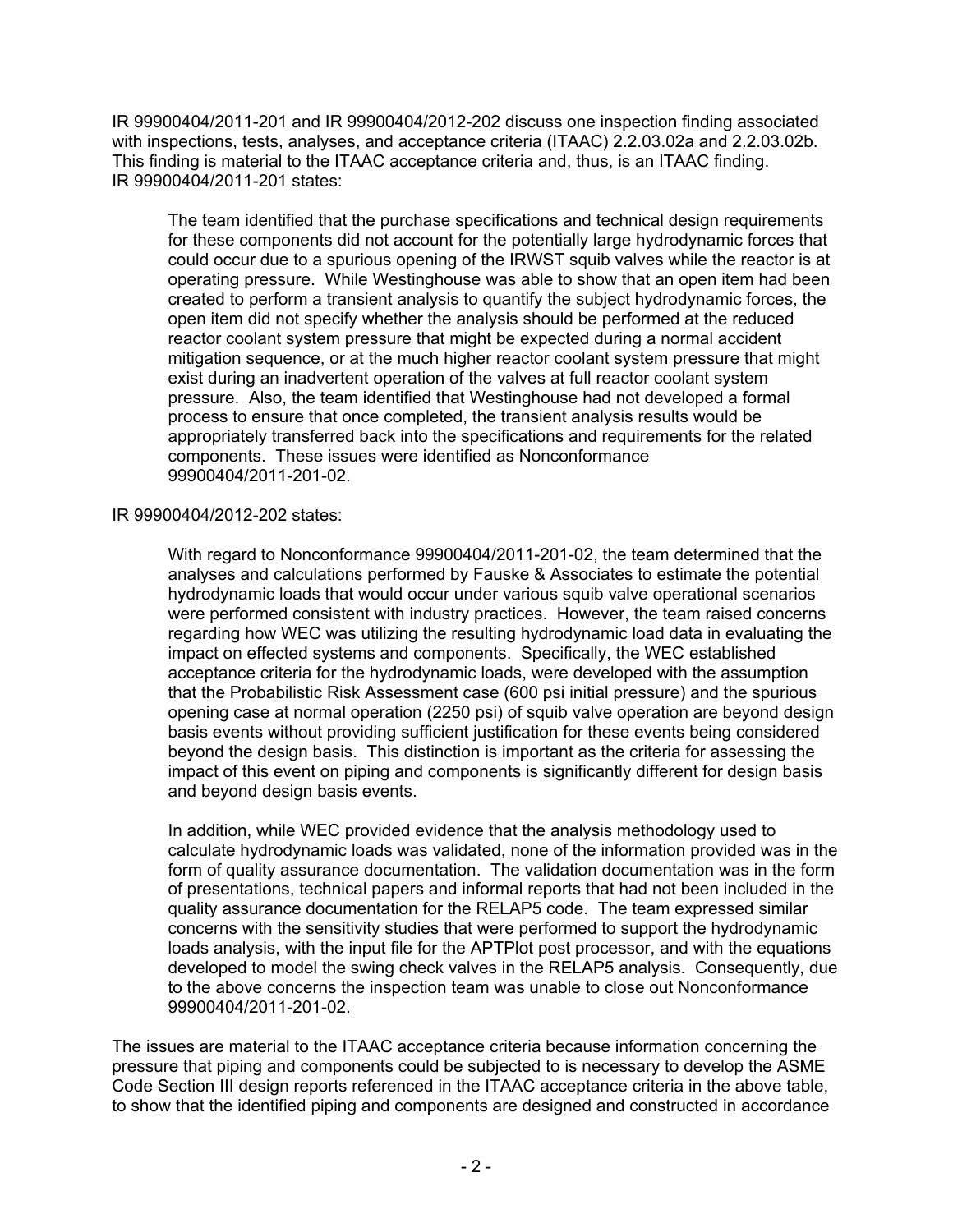with ASME Code Section III requirements. Without the information the ASME Code Section III design reports are incomplete and thus the ASME Code requirements are not met.

# b2. Affected ITAAC Number: 2.2.03.08c.i.03 (179)

| <b>Design Commitment</b>  | Inspections, Tests, Analysis   | Acceptance Criteria                                    |
|---------------------------|--------------------------------|--------------------------------------------------------|
| 8.c) The PXS provides RCS | i) A low-pressure injection    | i) The injection line flow                             |
| makeup, boration, and     | test and analysis for each     | resistance from each                                   |
| safety injection during   | CMT, each accumulator,         | source is as follows:                                  |
| design basis events.      | each IRWST injection line,     |                                                        |
|                           | and each containment           | 3. IRWST Injection:                                    |
|                           | recirculation line will be     | The calculated flow                                    |
|                           | conducted. Each test is        | resistance for each IRWST                              |
|                           | initiated by opening           | injection line between the                             |
|                           | isolation valve(s) in the line | <b>IRWST</b> and the reactor                           |
|                           | being tested. Test fixtures    | vessel is:                                             |
|                           | may be used to simulate        |                                                        |
|                           | squib valves.                  | Line A: ≥ 5.53 x 10 <sup>-6</sup> ft/gpm <sup>2</sup>  |
|                           |                                | and $\leq$ 9.20 x 10 <sup>-6</sup> ft/gpm <sup>2</sup> |
|                           | 3. IRWST Injection:            | and                                                    |
|                           | The IRWST will be partially    | Line B: ≥ 6.21 x 10 <sup>-6</sup> ft/gpm <sup>2</sup>  |
|                           | filled with water. All valves  | and $\leq 1.03 \times 10^{-5}$ ft/gpm <sup>2</sup> .   |
|                           | in these lines will be open    |                                                        |
|                           | during the test. Sufficient    |                                                        |
|                           | flow will be provided to fully |                                                        |
|                           | open the check valves.         |                                                        |

IR 99900404/2011-201 and IR 99900404/2012-202 discuss one open item associated with ITAAC 2.2.03.08c.i.03. This finding is material to the ITAAC acceptance criteria and, thus, is an ITAAC finding. IR 99900404/2011-201 states:

The team identified that Calculation APP-PXS-M3C-019, which calculates the resistance of the IRWST injection lines, was performed with the assumption that the check valves, PXS-V122A/B and PXS-V124A/B, would be fully full open. The team questioned the validity of this assumption since as the IRWST level decreases the available pressure may decrease and may be insufficient to maintain these valves in the full open position. Westinghouse concurred with this concern and stated that a recent internal review had also identified a similar concern and that CAP IR 11-076-C001 was tracking its resolution. Westinghouse further indicated that their evaluation had determined that these check valves will not be fully open even with a full IRWST. This issue was identified by the team as NRC Open Item 99900404/2011-201-05.

# IR 99900404/2012-202 states:

The team also reviewed WEC corrective actions to Open Item 99900404/2011-201-05, which concerned the assumed position of the check valves in the In-Containment Refueling Water Storage Tank (IRWST) injection lines and their impact on the calculation of IRWST injection line flow resistance. The team determined that correct values for the resistance of partially open check valves are now being used in the WEC safety analyses; however, ITAAC Table 2.2.3-4, item 8.c requires verifying the proper flow resistance of each of the IRWST injection lines by measuring the water level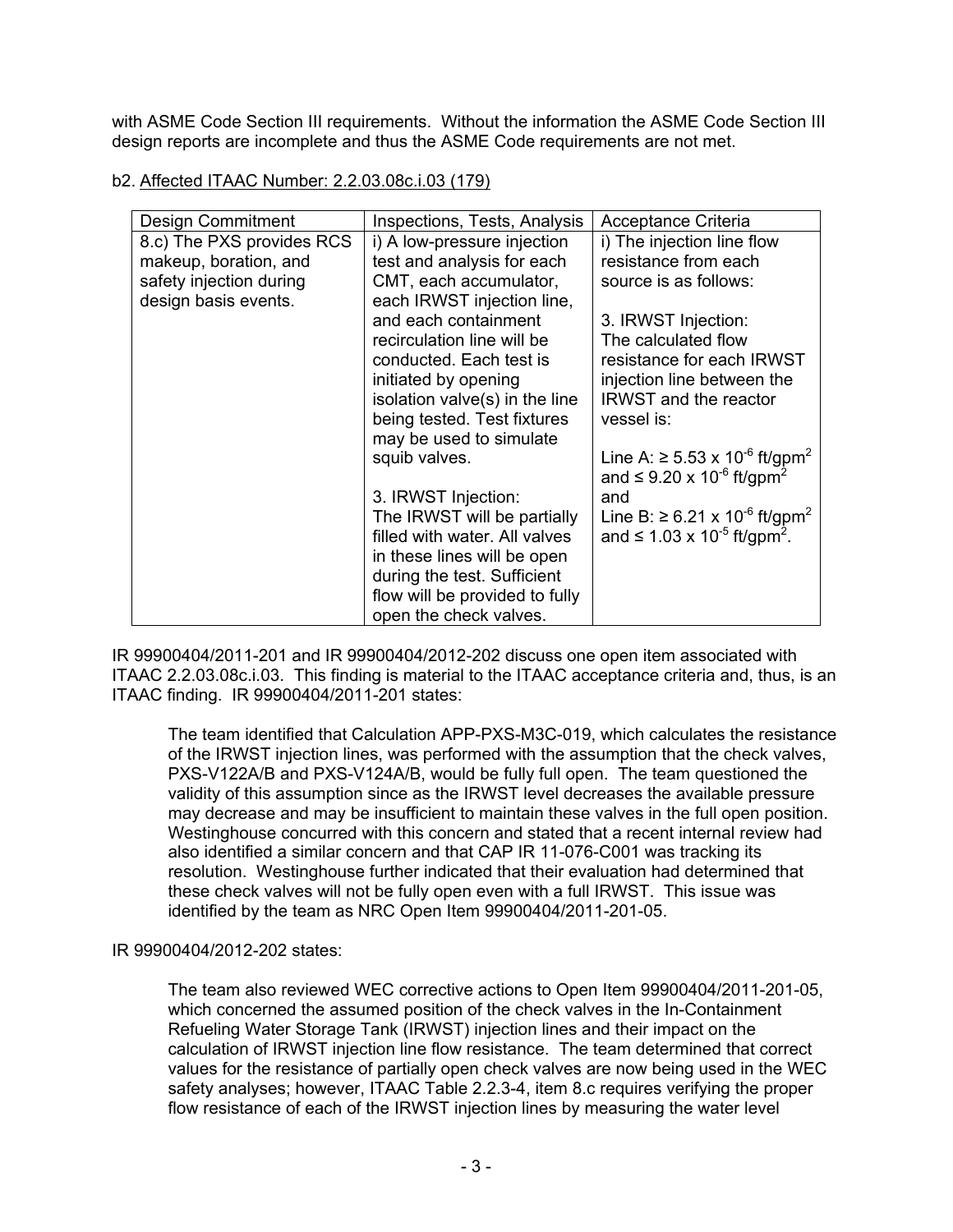(driving head) and discharge flow rate with the check valves in the full open position. WEC stated that they intend to remove this requirement from the ITAAC since the valve will not be in the full open position even when the tank is filled to the normal level.

In addition, the team determined that past experience has shown that extended operation of swing check valves in the partially open position can lead to failure of the check valve. WEC did not provide any evidence that acceptance criteria for extended operation of the IRWST and other Passive Core Cooling System check valves at partially open positions have been included in the design requirements. Consequently, Open Item 99900404/2011-201-05 will remain open pending submittal of a license amendment to resolve the ITAAC discrepancy described above and pending an update of the check valve qualification requirements.

This issue is material to the ITAAC acceptance criteria because the ability of the check valve to remain fully open is required by the ITAAC listed in the table above.

# 2. SPX, Copes Vulcan Vendor Inspection

# a. Inspection Scope

During the week of February 13, 2012, vendor inspectors performed an inspection of the implementation of SPX, Copes Vulcan's quality assurance (QA) program activities associated with the design and manufacturing of the squib valves for the AP1000 reactor design. The vendor inspection activities were documented in IR 99900080/2012-201 (ADAMS Accession No. ML12158A154).

The lead for this inspection is Mr. Yamir Diaz-Castillo, who can be reached by phone at 301-415-2228 or via electronic mail at yamir.diaz-castillo@nrc.gov.

# b. Findings and Observations

# b1. Affected ITAAC Numbers: 2.1.02.12a.iv (56), 2.2.03.12a.i (214)

| Design Commitment            | Inspections, Tests, Analysis   | Acceptance Criteria          |
|------------------------------|--------------------------------|------------------------------|
| 12.a) The automatic          | iv) Tests or type tests of     | iv) A test report exists and |
| depressurization valves      | squib valves will be           | concludes that each squib    |
| identified in Table 2.1.2-1  | performed that demonstrate     | valve changes position as    |
| perform an active safety-    | the capability of the valve to | indicated in Table 2.1.2-1   |
| related function to change   | operate under its design       | under design conditions.     |
| position as indicated in the | conditions.                    |                              |
| table.                       |                                |                              |
| 12.a) The squib valves and   | i) Tests or type tests of      | i) A test report exists and  |
| check valves identified in   | squib valves will be           | concludes that each squib    |
| Table 2.2.3-1 perform an     | performed that demonstrate     | valve changes position as    |
| active safety-related        | the capability of the valve to | indicated in Table 2.2.3-1   |
| function to change position  | operate under its design       | under design conditions.     |
| as indicated in the table.   | condition.                     |                              |

IR 9900080/2012-201 contains one inspection finding associated with ITAAC 2.1.02.12a.iv and 2.2.03.12a.i. This finding is material to the ITAAC acceptance criteria and, thus, is an ITAAC finding. IR 9900080/2012-201 states: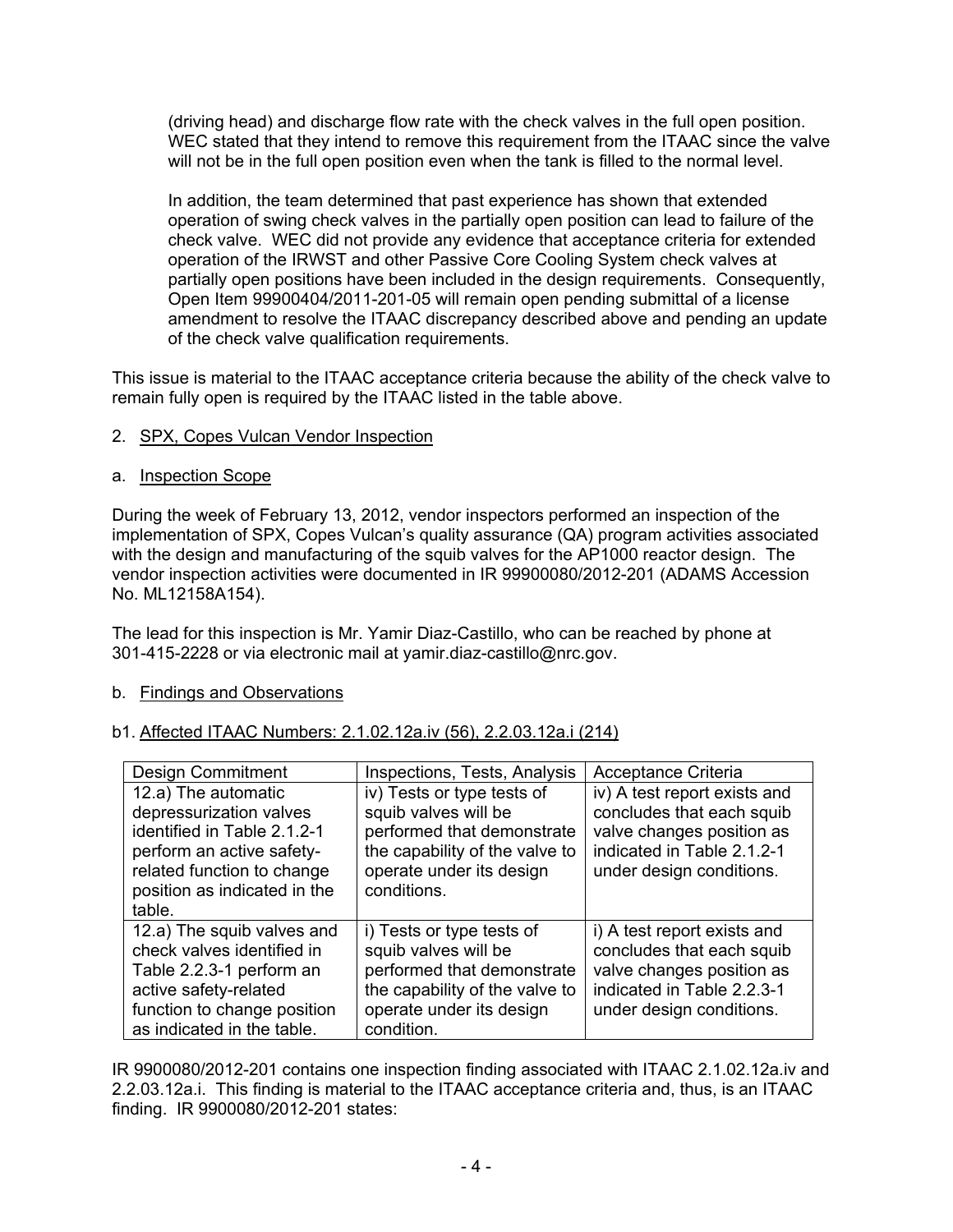Nonconformance 99900080/2012-201-01 cites SPX for failing to verify the adequacy of the initiator assembly design as part of its commercial-grade dedication program. Specifically, the NRC inspection team identified that the initiator assembly was being procured as a commercial-grade item and dedicated by SPX for use as a basic component. The design of the initiator assembly was performed by a commercial vendor and was not validated by SPX as part of its commercial-grade dedication program.

The NRC reviewed SPX's responses to Nonconformance 99900080/2012-201-01 and found that they were responsive to the Notice of Nonconformance. The NRC will review the implementation of SPX's corrective actions during a future NRC staff inspection to determine that full compliance has been achieved and maintained.

This issue is material to the ITAAC acceptance criteria because critical parameters of the squib valve initiator will need to be validated to ensure that the valve will change position as required by the ITAAC acceptance criteria listed in the table above.

| <b>Design Commitment</b>                                                           | Inspections, Tests, Analysis                                                                                                 | <b>Acceptance Criteria</b>                                                               |
|------------------------------------------------------------------------------------|------------------------------------------------------------------------------------------------------------------------------|------------------------------------------------------------------------------------------|
| 8.d) The RCS provides<br>automatic depressurization<br>during design basis events. | iii) Inspections of each<br>fourth-stage ADS valve will<br>be conducted to determine<br>the flow area through each<br>valve. | iii) The flow area through<br>each fourth-stage ADS<br>valve is $> 67$ in <sup>2</sup> . |

#### b2. Affected ITAAC Number: 2.1.02.08d.iii (34)

IR 9900080/2012-201 contains an observation regarding ITAAC 2.1.02.08d.iii. IR 9900080/2012-201 states:

The NRC inspection team questioned the final condition of the [14-inch squib valves'] flow opening after the valve opened, and how much material would protrude into the flow opening. The "as-measured" dimensions of the 14-inch squib valve flow area met the flow area requirements of ITAAC 2.01.02.08d.iii with the valve in its normally closed position. However, the flow area of the valve opening may change slightly after the valve has been opened. Further review by NRC staff is necessary to verify the adequacy of meeting ITAAC 2.01.02.08d.iii with the valve in the open position.

This issue is material to the ITAAC acceptance criteria because the critical parameters of the squib valve flow area will need to be validated to ensure that the flow area through the ADS valve is as required by the ITAAC acceptance criteria in the table above.

- 3. Clark Vendor Inspection
- a. Inspection Scope

During the week of March 19, 2012, vendor inspectors performed an inspection of the implementation of Clark's QA program activities associated with vibration aging and seismic qualification testing of Limitorque HBC series worm gear actuators and the seismic qualification of the IST LV Power and I&C Electrical Penetration in support of the Westinghouse AP1000 pressurized-water reactor. Limitorque HBC series worm gear actuators will be used on multiple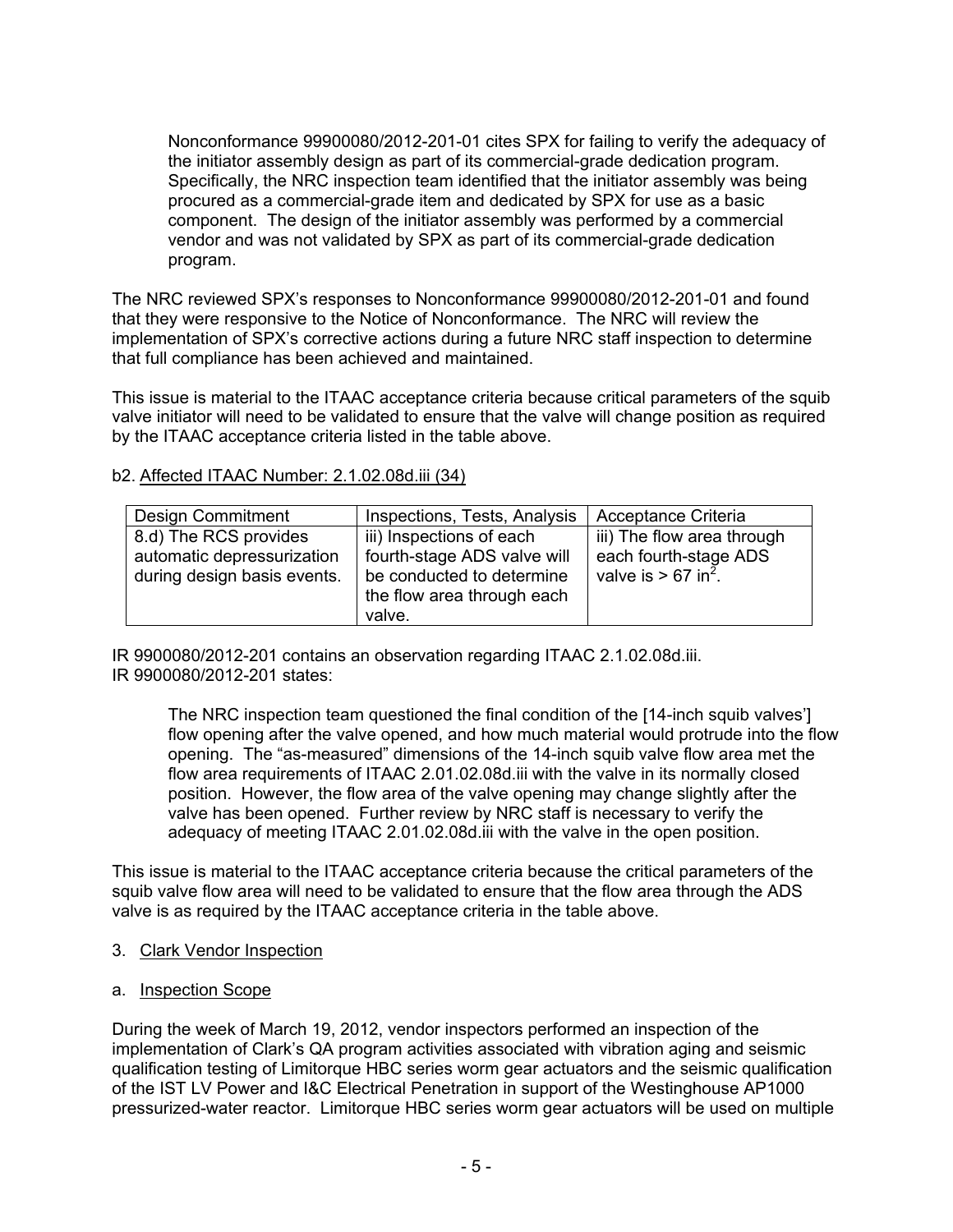seismic Category I valves. Therefore, vibrational aging and seismic qualification of these actuators affect multiple ITAAC. The vendor inspection activities were documented in IR 99901377/2012-201 (ADAMS Accession No. ML12108A097).

The lead for this inspection is Ms. Samantha Crane, who can be reached by phone at 301-415-6380 or via electronic mail at samantha.crane@nrc.gov.

# b. Findings and Observations

#### b1. Affected ITAAC Numbers: 2.2.01.05.ii (99), 2.2.02.05a.ii (127), 2.2.05.05a.ii (260), 2.3.02.05.ii (292), 2.3.07.05.ii (397) and 2.7.01.05.ii (685)

| Design Commitment                                                                                                                                                                 | Inspections, Tests, Analysis                                                                                                         | Acceptance Criteria                                                                                                                                                                                     |
|-----------------------------------------------------------------------------------------------------------------------------------------------------------------------------------|--------------------------------------------------------------------------------------------------------------------------------------|---------------------------------------------------------------------------------------------------------------------------------------------------------------------------------------------------------|
| 5. The seismic Category I<br>equipment identified in<br>Table 2.2.1-1 can withstand<br>seismic design basis loads<br>without loss of structural<br>integrity and safety function. | ii) Type tests, analyses, or<br>a combination of type tests<br>and analyses of seismic<br>Category I equipment will<br>be performed. | ii) A report exists and<br>concludes that the seismic<br>Category I equipment can<br>withstand seismic design<br>basis dynamic loads<br>without loss of structural<br>integrity and safety<br>function. |
| 5.a) The seismic Category I<br>components identified in                                                                                                                           | ii) Type tests, analyses, or<br>a combination of type tests                                                                          | ii) A report exists and<br>concludes that the seismic                                                                                                                                                   |
| Table 2.2.2-1 can withstand<br>seismic design basis loads<br>without loss of safety<br>function.                                                                                  | and analyses of seismic<br>Category I components will<br>be performed.                                                               | Category I components can<br>withstand seismic design<br>basis loads without loss of<br>safety function.                                                                                                |
| 5.a) The seismic Category I<br>equipment identified in                                                                                                                            | ii) Type tests, analyses, or<br>a combination of type tests                                                                          | ii) A report exists and<br>concludes that the seismic                                                                                                                                                   |
| Table 2.2.5-1 can withstand                                                                                                                                                       | and analyses of seismic                                                                                                              | Category I equipment can                                                                                                                                                                                |
| seismic design basis loads                                                                                                                                                        | Category I equipment will                                                                                                            | withstand seismic design<br>basis loads without loss of                                                                                                                                                 |
| without loss of safety<br>function.                                                                                                                                               | be performed.                                                                                                                        | safety function.                                                                                                                                                                                        |
| 5. The seismic Category I<br>equipment identified in<br>Table 2.3.2-1 can withstand<br>seismic design basis loads<br>without loss of safety<br>function.                          | ii) Type tests, analyses, or<br>a combination of type tests<br>and analyses of seismic<br>Category I equipment will<br>be performed. | ii) A report exists and<br>concludes that the seismic<br>Category I equipment can<br>withstand seismic design<br>basis dynamic loads<br>without loss of safety<br>function.                             |
| 5. The seismic Category I<br>components identified in                                                                                                                             | ii) Type tests, analyses, or<br>a combination of type tests                                                                          | ii) A report exists and<br>concludes that the seismic                                                                                                                                                   |
| Table 2.3.7-1 can withstand                                                                                                                                                       | and analyses of seismic                                                                                                              | Category I equipment can                                                                                                                                                                                |
| seismic design basis loads                                                                                                                                                        | Category I equipment will                                                                                                            | withstand seismic design                                                                                                                                                                                |
| without loss of safety<br>functions.                                                                                                                                              | be performed.                                                                                                                        | basis loads without loss of<br>safety function.                                                                                                                                                         |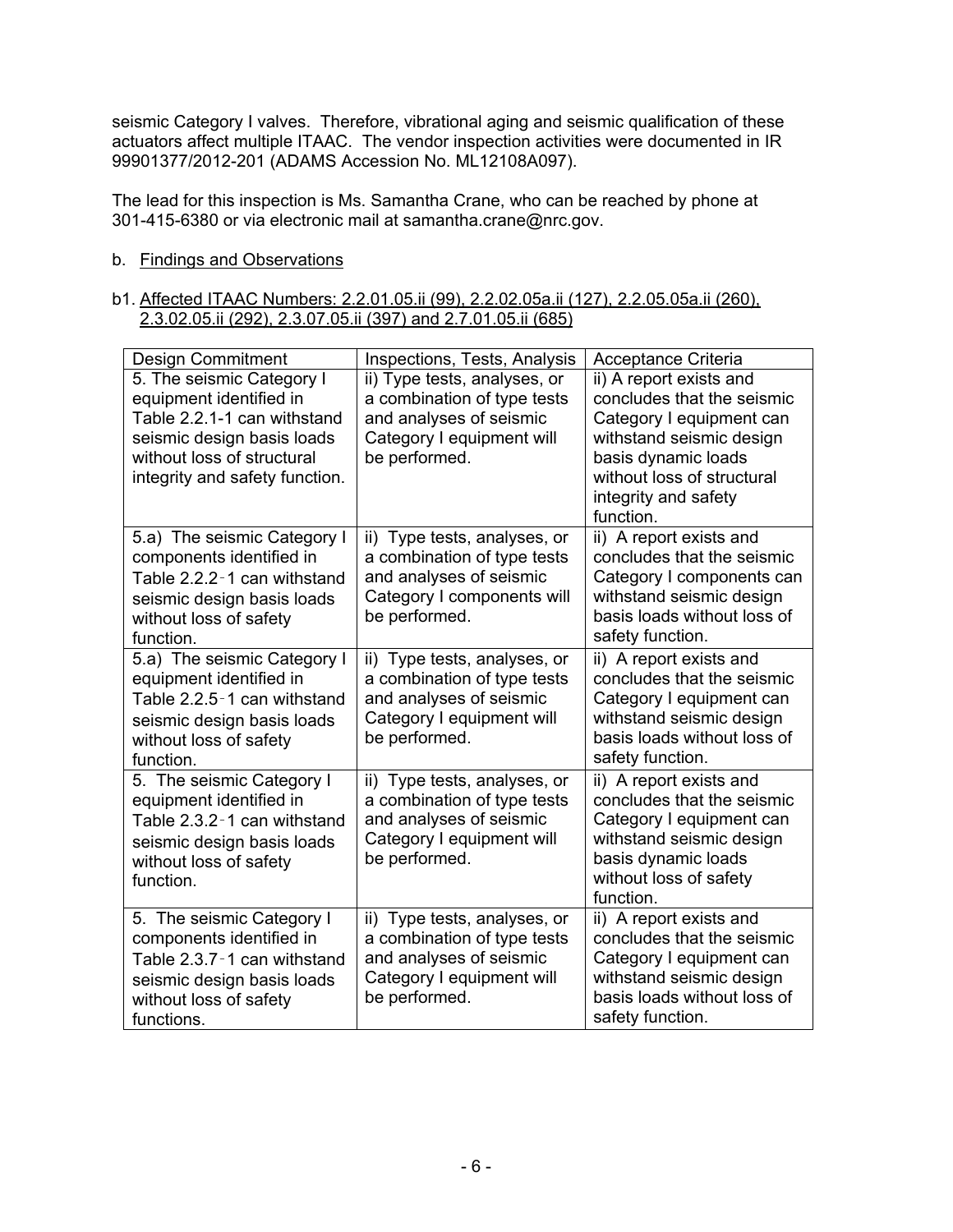| 5. The seismic Category I   | ii) Type tests, analyses, or | ii) A report exists and     |
|-----------------------------|------------------------------|-----------------------------|
| equipment identified in     | a combination of type tests  | concludes that the seismic  |
| Table 2.7.1-1 can withstand | and analyses of seismic      | Category I equipment can    |
| seismic design basis loads  | Category I equipment will    | withstand seismic design    |
| without loss of safety      | be performed.                | basis loads without loss of |
| function.                   |                              | safety function.            |

IR 99901377/2012-201 contains one inspection finding associated with ITAAC 2.2.01.05.ii, 2.2.02.05a.ii, 2.2.05.05a.ii, 2.3.02.05.ii, 2.3.07.05.ii, and 2.7.01.05.ii. This finding is material to the ITAAC acceptance criteria and, thus, is an ITAAC finding. IR 99901377/2012-201 states:

The inspectors initiated a Notice of Nonconformance (NON) 99901412/2012- 201-02 for failure to ensure that adequate test instrumentation was used during the vibrational aging of the Limitorque HBC series worm gear actuator. Specifically, Clark used accelerometers for the vibrational aging of the Limitorque HBC series worm gear actuator that were not calibrated over the entire range for which they were used. These three accelerometers were calibrated over the 25 to 500 Hz frequency range and used during the vibrational aging test for frequencies ranging from 5 Hz to 100 Hz.

The purpose of the vibrational aging is to show that the lower levels of normal and transient vibration, associated with plant operation and the operating basis earthquake will neither adversely affect an equipment's performance of its safety function nor cause any condition to exist that, if undetected, would cause failure of such performance during a subsequent safe shutdown earthquake. By using the accelerometers outside of their calibrated range, Clark cannot assure that the vibrational aging produced the equivalent fatigue effects of specified in plant vibration resulting from normal and transient plant operating conditions.

This nonconformance is material to the above listed acceptance criteria because it calls into question the validity of the testing described in the reports that concludes that the seismic Category I equipment can withstand seismic design basis loads without loss of safety function.

The NRC reviewed Clark's responses to Nonconformance 99901412/2012-201-02 and found that they were responsive to the NON. The NRC will review the implementation of Clark's corrective actions during a future NRC staff inspection to determine that full compliance has been achieved and maintained.

# 4. Westinghouse Cranberry Vendor Inspection

# a. Inspection Scope

During the week of March 26, 2012, vendor inspectors performed a vendor inspection at Westinghouse's Cranberry, Pennsylvania facility. The inspection team focused its review on Westinghouse's development of qualification and functional testing for a sample of components important to the safety of AP1000 reactors, including squib valves, electrical containment penetration assemblies, motor operated valve actuators, operational and control center panels, and reactor coolant pump switchgear. The vendor inspection activities were documented in IR 99900404/2012-201 (ADAMS Accession No. ML12128A072). Westinghouse completed corrective actions related to this inspection and transmitted them to the NRC by letter dated June 18, 2012 (ADAMS Accession No. ML12171A369). The NRC conducted additional follow-up on these actions which are described below for consistency and record-keeping.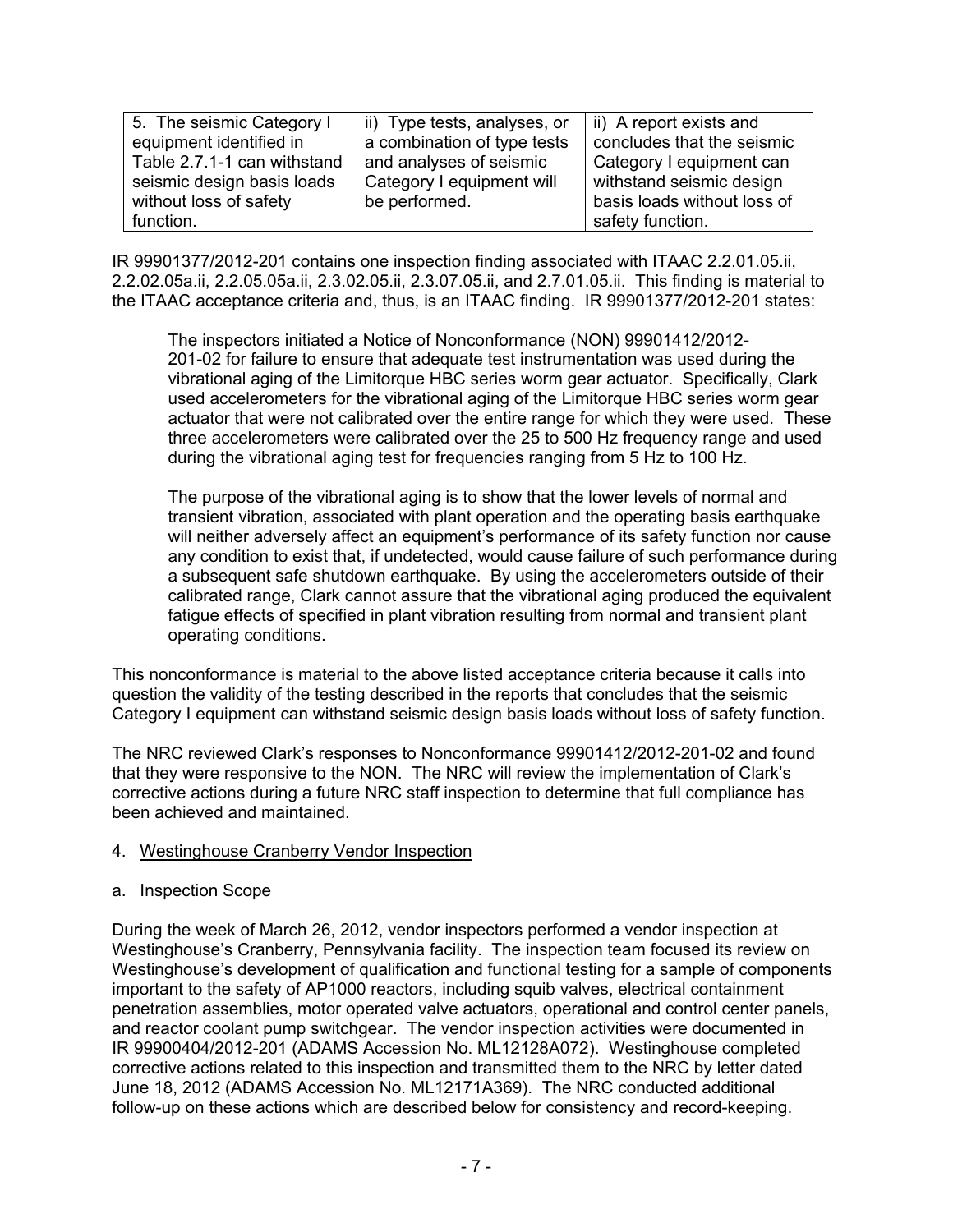The lead for this inspection is Mr. Jeffrey Jacobson, who can be reached by phone at 301-415-2977 or via electronic mail at jeffrey.jacobson@nrc.gov.

# b. Findings and Observations

# b1. Affected ITAAC Numbers: 2.2.01.06a.i (101), 2.2.03.07a.i (170), 2.2.03.12a.i (214)

| <b>Design Commitment</b>                                                                                                                                                                                                                                                                                                                       | Inspections, Tests, Analysis                                                                                                                                | Acceptance Criteria                                                                                                                                                                                                                                                                                                                                                                |
|------------------------------------------------------------------------------------------------------------------------------------------------------------------------------------------------------------------------------------------------------------------------------------------------------------------------------------------------|-------------------------------------------------------------------------------------------------------------------------------------------------------------|------------------------------------------------------------------------------------------------------------------------------------------------------------------------------------------------------------------------------------------------------------------------------------------------------------------------------------------------------------------------------------|
| 6.a) The Class 1E<br>equipment identified in<br>Table 2.2.1-1 as being<br>qualified for a harsh<br>environment can withstand<br>the environmental<br>conditions that would exist<br>before, during, and following<br>a design basis accident<br>without loss of safety<br>function for the time<br>required to perform the<br>safety function. | i) Type tests, analyses, or a<br>combination of type tests<br>and analyses will be<br>performed on Class 1E<br>equipment located in a<br>harsh environment. | i) A report exists and<br>concludes that the Class<br>1E equipment identified in<br>Table 2.2.1-1 as being<br>qualified for a harsh<br>environment can withstand<br>the environmental<br>conditions that would exist<br>before, during, and<br>following a design basis<br>accident without loss of<br>safety function for the time<br>required to perform the<br>safety function. |
| 7.a) The Class 1E<br>equipment identified in<br>Table 2.2.3-1 as being<br>qualified for a harsh<br>environment can withstand<br>the environmental<br>conditions that would exist<br>before, during, and following<br>a design basis accident<br>without loss of safety<br>function for the time<br>required to perform the<br>safety function. | i) Type tests, analyses, or a<br>combination of type tests<br>and analyses will be<br>performed on Class 1E<br>equipment located in a<br>harsh environment. | i) A report exists and<br>concludes that the Class<br>1E equipment identified in<br>Table 2.2.3-1 as being<br>qualified for a harsh<br>environment can withstand<br>the environmental<br>conditions that would exist<br>before, during, and<br>following a design basis<br>accident without loss of<br>safety function for the time<br>required to perform the<br>safety function. |
| 12.a) The squib valves and<br>check valves identified in<br>Table 2.2.3-1 perform an<br>active safety-related<br>function to change position<br>as indicated in the table.                                                                                                                                                                     | i) Tests or type tests of<br>squib valves will be<br>performed that demonstrate<br>the capability of the valve to<br>operate under its design<br>condition. | i) A test report exists and<br>concludes that each squib<br>valve changes position as<br>indicated in Table 2.2.3-1<br>under design conditions.                                                                                                                                                                                                                                    |

IR 99900404/2012-201 discusses one inspection finding associated with ITAAC 2.2.01.06a.i, 2.2.03.07a.i, and 2.2.03.12a.i. This finding is material to the ITAAC acceptance criteria and thus, is an ITAAC finding. IR 99900404/2012-201 states:

Nonconformance 99900404/2012-201-01 concerns the failure to include certain design features and the most adverse design conditions in the environmental qualification and functional test program. This example concerns the failure to include a test of the "no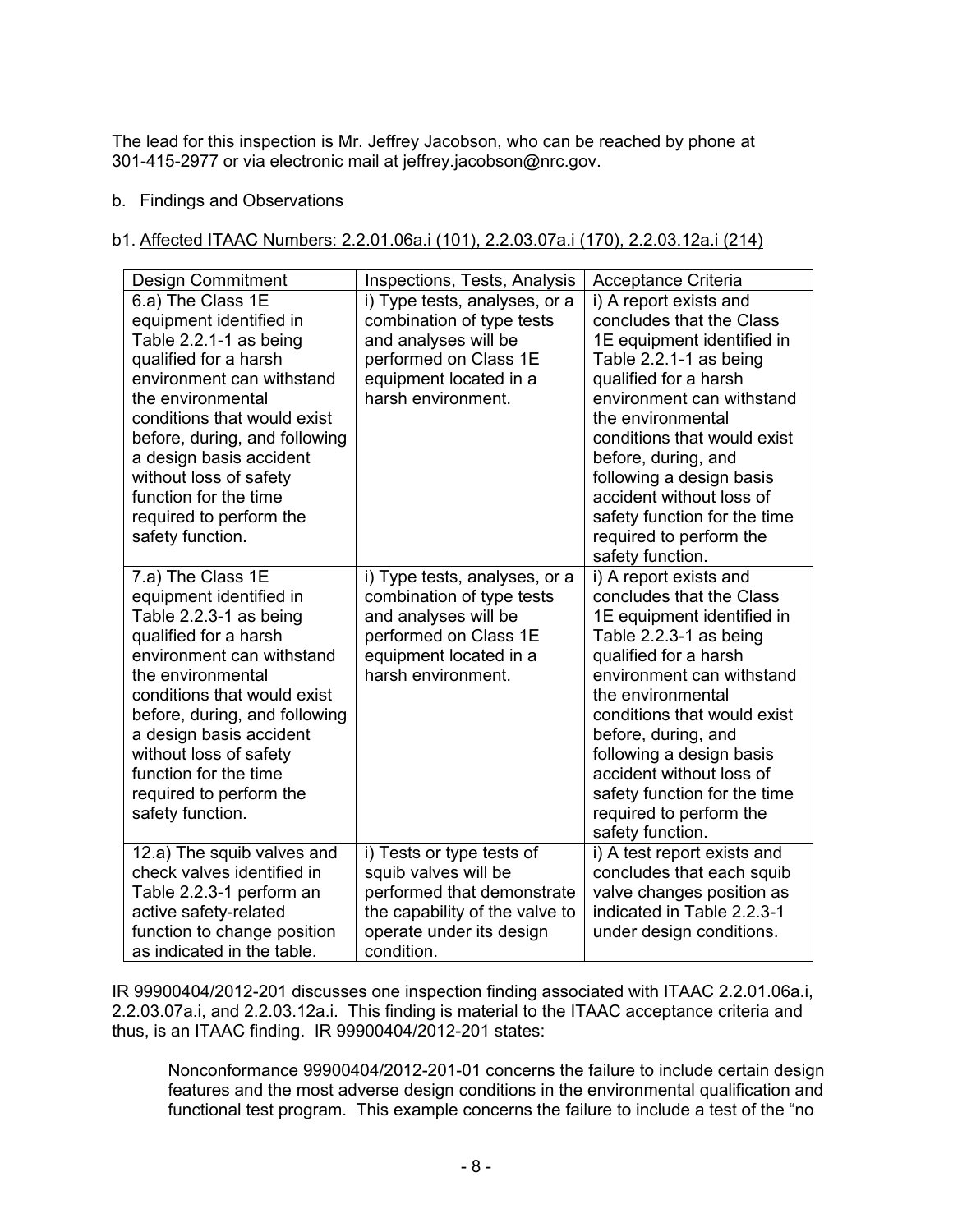fire" feature of the squib valve actuators in the qualification testing program. Verification of the "no fire" feature is important to ensure the design of the squib valve is sufficient to prevent spurious actuations of the valves.

This example is material to the ITAAC acceptance criteria because critical parameters of the squib valve initiator will need to be validated to ensure that the valve will change position as required by the ITAAC acceptance criteria in the table above.

Based on Westinghouse's response to the Notice of Nonconformance (NON) and NRC follow-up inspection activities at Wyle Laboratories documented in IR 99900905/2012-201 (ADAMS Accession No. ML12242A459), the NRC determined that these issues are resolved and Nonconformance 99900404/2012-201-01 is closed.

# 5. Westinghouse New Stanton Vendor Inspection

#### a. Inspection Scope

During the week of April 9, 2012, vendor inspectors performed an inspection of Westinghouse's implementation of its QA program implementation relating to quality activities associated with electromagnetic interference/radio frequency interference (EMI/RFI) qualification testing of Westinghouse AP1000 diverse actuation system (DAS) and the procurement of associated testing services from subcontractor Washington Laboratories, Ltd. (WLL). The vendor inspection activities were documented in Inspection Report (IR) 99901043/2012-201 (ML12131A263).

The lead for this inspection is Mr. George Lipscomb, who can be reached by phone at 301-415-6838 or via electronic mail at george.lipscomb@nrc.gov.

# b. Findings and Observations

# b1. Affected ITAAC Number: 2.5.01.03d (514)

| <b>Design Commitment</b>                                                                                                                                                                                                                                                           | Inspections, Tests, Analysis                                                                                      | Acceptance Criteria                                                                                                                                                                          |
|------------------------------------------------------------------------------------------------------------------------------------------------------------------------------------------------------------------------------------------------------------------------------------|-------------------------------------------------------------------------------------------------------------------|----------------------------------------------------------------------------------------------------------------------------------------------------------------------------------------------|
| 3.d) The DAS has electrical<br>surge withstand capability<br>(SWC), and can withstand<br>the electromagnetic<br>interference (EMI), radio<br>frequency (RFI), and<br>electrostatic discharge<br>(ESD) conditions that exist<br>where the DAS equipment<br>is located in the plant. | Type tests, analyses, or a<br>combination of type tests<br>and analyses will be<br>performed on the<br>equipment. | A report exists and<br>concludes that the DAS<br>equipment can withstand<br>the SWC, EMI, RFI and<br><b>ESD conditions that exist</b><br>where the DAS equipment<br>is located in the plant. |

IR 99901043/2012-201 contains two inspection findings and one unresolved item associated with ITAAC 2.5.01.03d. These findings are material to the ITAAC acceptance criteria and, thus, are ITAAC findings. IR 99901043/2012-201 states:

The NRC inspection team identified Nonconformance 99901043/2012-201-03 for Westinghouse's failure to document and evaluate a modification to the test configuration resulting from a test anomaly to ensure that the original design requirements have been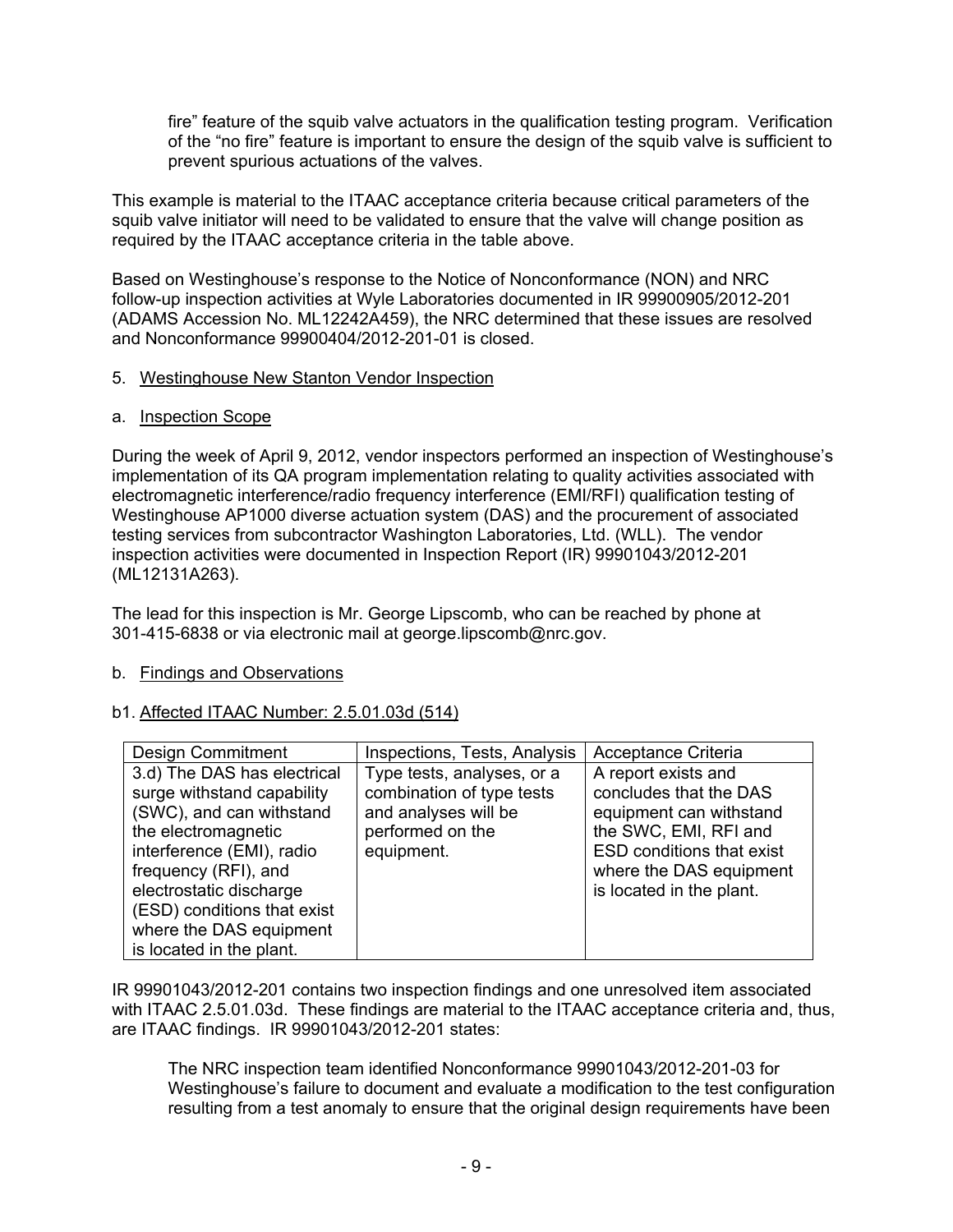satisfied in accordance with Criterion XI, "Test Control," of Appendix B to 10 CFR Part 50.

The NRC inspection team also identified Nonconformance 99901043/2012-201-04 for Westinghouse's failure to ensure that the EMI/RFI testing of the DAS met various technical requirements of RG 1.180, in accordance with Criterion XI, "Test Control," of Appendix B to 10 CFR Part 50.

WEC self-identified an ITAAC-related issue to verify and validate the simulation input and output software and the advanced logic system test and calibration tool software to ensure that the data recorded for all applicable EUT is properly calibrated and meets the predetermined acceptance values. Resolution of this issue is being tracked by Unresolved Item 99901043/2012-201-05.

The NRC reviewed Westinghouse's responses to Nonconformance 99901043/2012-201-03 and 99901043/2012-201-04 and found that they were generally responsive to the NON. The NRC will review the implementation of Westinghouse's corrective actions during a future NRC staff inspection to determine that full compliance has been achieved and maintained.

These issues are material to the ITAAC acceptance criteria because Westinghouse test procedures employ RG 1.180 to meet the technical requirements for testing the DAS. Therefore, the original design requirements, assumptions, and software used to verify the results must meet or exceed the technical requirements of RG 1.180 to demonstrate that the DAS equipment can withstand the SWC, EMI, RFI, and ESD conditions that exist where the DAS equipment is located in the plant as required by the ITAAC acceptance criteria.

# 6. Wyle Laboratories Vendor Inspection

# a. Inspection Scope

During the week of July 23, 2012, vendor inspectors performed an inspection of Westinghouse's implementation of its QA program implementation relating to quality activities associated with testing services to support environmental qualification of components being supplied as part of the Westinghouse AP1000 reactor design. The vendor inspection activities were documented in IR 99900905/2012-201 (ADAMS Accession No. ML12242A459).

The lead for this inspection is Mr. Jeffrey Jacobson, who can be reached by phone at 301-415-2977 or via electronic mail at jeffrey.jacobson@nrc.gov.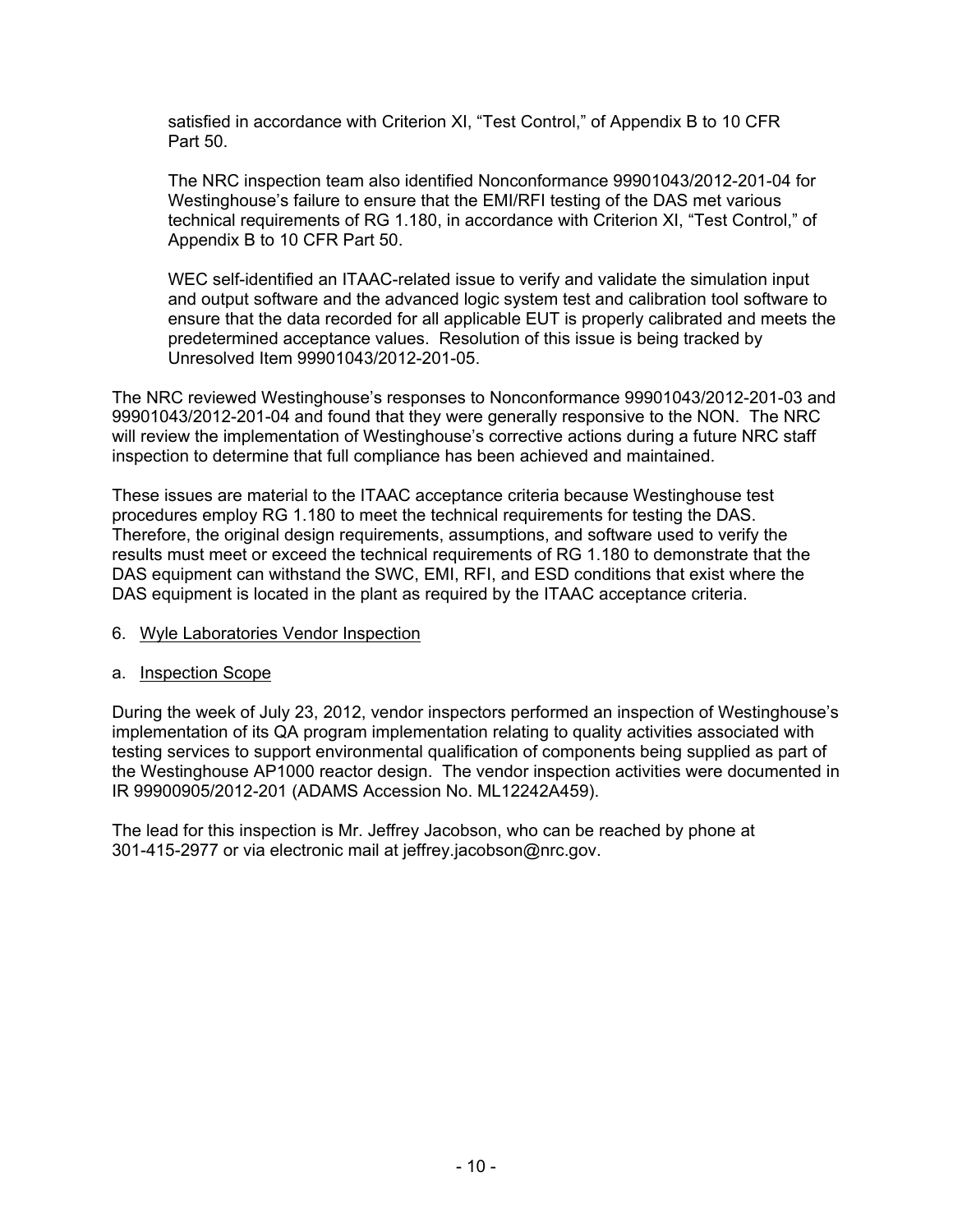#### b. Findings and Observations

#### b1. Affected ITAAC Numbers: 2.1.02.12a.i (53), 2.2.02.11a.i (154), 2.3.02.11a.i (309), 2.3.06.12a.i (384)

| Design Commitment            | Inspections, Tests, Analysis | Acceptance Criteria         |
|------------------------------|------------------------------|-----------------------------|
| 12.a) The automatic          | i) Tests or type tests of    | i) A test report exists and |
| depressurization valves      | motor-operated valves will   | concludes that each         |
| identified in Table 2.1.2-1  | be performed that            | motor-operated valve        |
| perform an active safety-    | demonstrate the capability   | changes position as         |
| related function to change   | of the valve to operate      | indicated in Table 2.1.2-1  |
| position as indicated in the | under its design conditions. | under design conditions.    |
| table.                       |                              |                             |
| 11.a) The motor-operated     | i) Tests or type tests of    | i) A test report exists and |
| valves identified in Table   | motor-operated valves will   | concludes that each motor-  |
| 2.2.2-1 perform an active    | be performed to              | operated valve changes      |
| safety-related function to   | demonstrate the capability   | position as indicated in    |
| change position as           | of the valve to operate      | Table 2.2.2-1 under design  |
| indicated in the table       | under its design conditions. | conditions.                 |
| 11.a) The motor-operated     | i) Tests or type tests of    | i) A test report exists and |
| and check valves identified  | motor-operated valves will   | concludes that each         |
| in Table 2.3.2-1 perform an  | be performed that            | motor-operated valve        |
| active safety-related        | demonstrate the capability   | changes position as         |
| function to change position  | of the valve to operate      | indicated in Table 2.3.2-1  |
| as indicated in the table.   | under its design conditions. | under design conditions.    |
| 12.a) The motor-operated     | i) Tests or type tests of    | i) A test report exists and |
| and check valves identified  | motor-operated valves will   | concludes that each         |
| in Table 2.3.6-1 perform an  | be performed that            | motor-operated valve        |
| active safety-related        | demonstrate the capability   | changes position as         |
| function to change position  | of the valve to operate      | indicated in Table 2.3.6-1  |
| as indicated in the table    | under its design conditions. | under design conditions.    |

IR 99901043/2012-201 contains two inspection findings associated with ITAAC 2.1.02.12a.i, 2.2.02.11a.i, 2.3.02.11a.i, and 2.3.06.12a.i. These findings are material to the ITAAC acceptance criteria and, thus, are ITAAC findings. IR 99901043/2012-201 states:

The team identified that Wyle Qualification Plan WLQP57873-6, dated 8/12, Revision A, for 8-inch globe valves, specifies partial stroke segments to be used during steam or water flow tests. The partial strokes are necessary as the Wyle test facility does not have sufficient capacity to stroke the valve continuously at rated temperature, flow, and pressure. Consequently, the testing needs to be performed in intervals in order to allow operators to re-charge the fluid supply at the test facility. The team found that the qualification plan did not provide written justification that this test method demonstrates valve performance consistent with a continuous valve stroke as intermittent partial stroking of the valve could cloak problems with the valve that might exist during a continuous stroking cycle.

The team identified that the absence of a documented justification for the performance of partial valve strokes during valve flow testing is a nonconformance with respect to the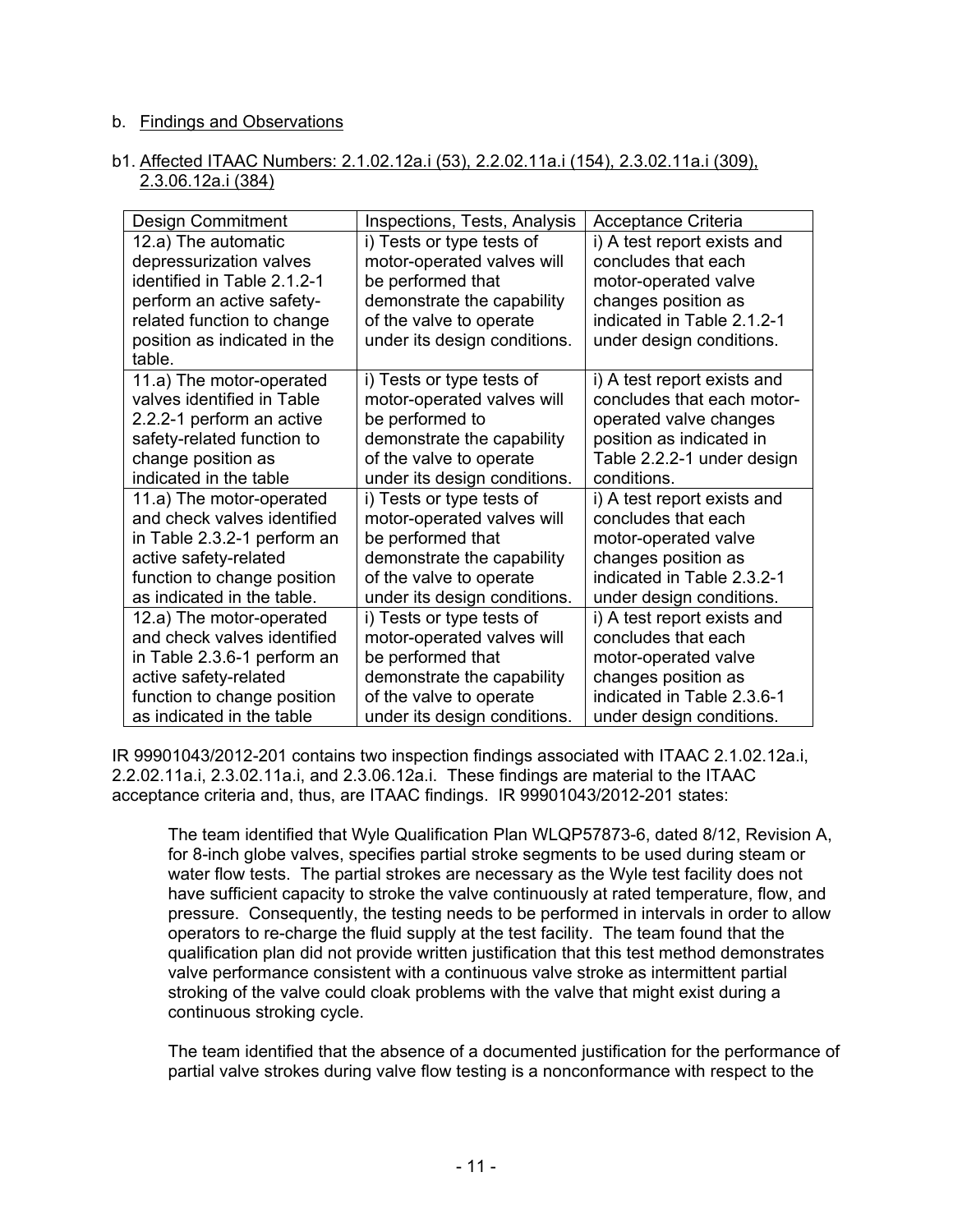test control provisions in 10 CFR Part 50 Appendix B and the Wyle QA Manual. This issue was identified as one example of Nonconformance 99900905/2012-201-01.

\* \* \* \* \* \* \*

The team identified that the Wyle Qualification Plans for MOVs (for example, Test Procedure WLQP57873-4, dated 8/12/2011, Revision A), did not clearly specify whether or not the calculated values for valve factor and stem friction coefficients include or exclude instrument uncertainties. Consequently, it was not apparent whether these instrument inaccuracies would need to be considered later on by the valve vendor or licensees when they are performing analysis and testing to properly match motor actuators to specific valves, or alternatively, whether the instrument uncertainties were already accounted for in the Wyle calculated valve factors. The team found that Wyle's failure to clearly account for instrument uncertainties in the calculation of valve factors and stem friction coefficients is a nonconformance with respect to the design control provisions of Appendix B to 10 CFR Part 50 and the Wyle QA Manual. This issue was identified as Nonconformance 99900905/2012-201-04.

These issues are material to the ITAAC acceptance criteria because if left uncorrected, these issues could call into question the validity of the qualification testing performed to ensure that the motor operated valves will change position under design conditions as required by the acceptance criteria in the table above.

The NRC reviewed Wyle's response to Nonconformance 99900905/2012-201-01 and 99900905/2012-201-04 and found that it appeared responsive to the NON. The NRC will review the implementation of Wyle's corrective actions during a future NRC staff inspection to determine that full compliance has been achieved and maintained.

# 7. Enertech Vendor Inspection

# a. Inspection Scope

From August 27-28, 2012, and from September 17-20, 2012, vendor inspectors performed an inspection of the implementation of Enertech's QA program activities associated with the design, fabrication, and testing of the ERV-Z 8-inch nozzle check valve for the passive core cooling system of the Westinghouse AP1000 reactor design. The vendor inspection activities were documented in IR 99901377/2012-201 (ADAMS Accession No. ML12306A385).

The lead for this inspection is Mr. Richard McIntyre, who can be reached by phone at 301-415-3215 or via electronic mail at richard.mcintyre@nrc.gov.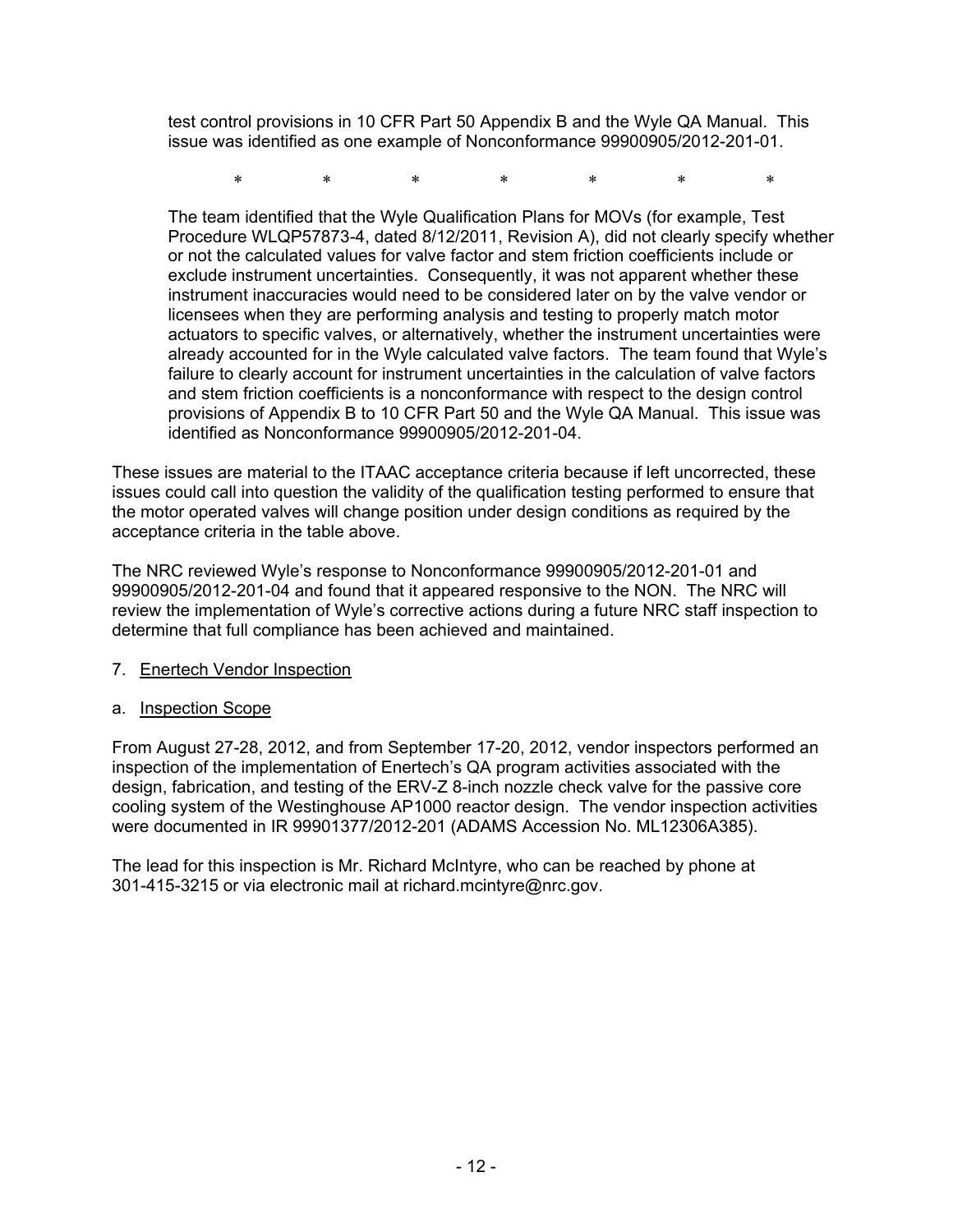# b. Findings and Observations

#### b1. Affected ITAAC Numbers: 2.2.03.05a.ii(166), 2.2.03.02a(156)

| <b>Design Commitment</b>         | Inspections, Tests, Analysis | Acceptance Criteria                                 |
|----------------------------------|------------------------------|-----------------------------------------------------|
| 2.a) The components              | Inspection will be           | The ASME Code Section III                           |
| identified in Table 2.2.3-1 as   | conducted of the as-built    | design reports exist for the                        |
| <b>ASME Code Section III are</b> | components as                | as-built components                                 |
| designed and constructed in      | documented in the ASME       | identified in Table 2.2.3-1                         |
| accordance with ASME             | design reports.              | as ASME Code Section III.                           |
| <b>Code Section III</b>          |                              |                                                     |
| requirements.                    |                              |                                                     |
| 5.a) The seismic Category I      | ii) Type tests, analyses, or | ii) A report exists and                             |
| equipment identified in          | a combination of type tests  | concludes that the seismic                          |
| Table 2.2.3-1 can withstand      | and analyses of seismic      | Category I equipment can                            |
| seismic design basis loads       | Category I equipment will    | withstand seismic design                            |
| without loss of safety           | be performed.                | basis dynamic loads                                 |
| function.                        |                              | without loss of safety                              |
|                                  |                              | function. For the PXS                               |
|                                  |                              | containment recirculation                           |
|                                  |                              | and IRWST screens, a                                |
|                                  |                              | report exists and concludes<br>that the screens can |
|                                  |                              |                                                     |
|                                  |                              | withstand seismic dynamic<br>loads and also         |
|                                  |                              | post-accident operating                             |
|                                  |                              | loads, including head loss                          |
|                                  |                              | and debris weights.                                 |
|                                  |                              |                                                     |

IR 99901377/2012-201 contains two ITAAC findings associated with ITAAC 2.2.03.05a.ii and 2.2.03.02a. These findings are material to the ITAAC acceptance criteria and, thus, are ITAAC findings.

The NRC inspection team issued Nonconformance 99901377/2012-201-02 in association with Enertech's failure to implement the regulatory requirements in Criterion III, "Design Control," of Appendix B to 10 CFR Part 50. Specifically, Enertech was cited for not effectively implementing a commercial grade dedication (CGD) program to review the suitability of the application of commercially procured calibration services at Utah State University and the verification of ERV-Z 8-inch nozzle check valve non-pressure boundary items and materials that are essential to the safety-related functions of structures, systems, and components. In addition, the technical evaluations of commercial grade items performed as part of the dedication did not include a documented basis for the sample testing population for items from commercial suppliers where lot/batch homogeneity had not been verified. …

The NRC inspection team issued Nonconformance 99901377/2012-201-03 in association with Enertech's failure to implement the regulatory requirements in Criterion XI, "Test Control," of Appendix B to 10 CFR Part 50. Specifically, the NRC inspection team determined that check valve testing was performed in accordance with written test procedures that incorporated the requirements and acceptance limits contained in applicable design documents. However, Criterion XI specifically requires that testing